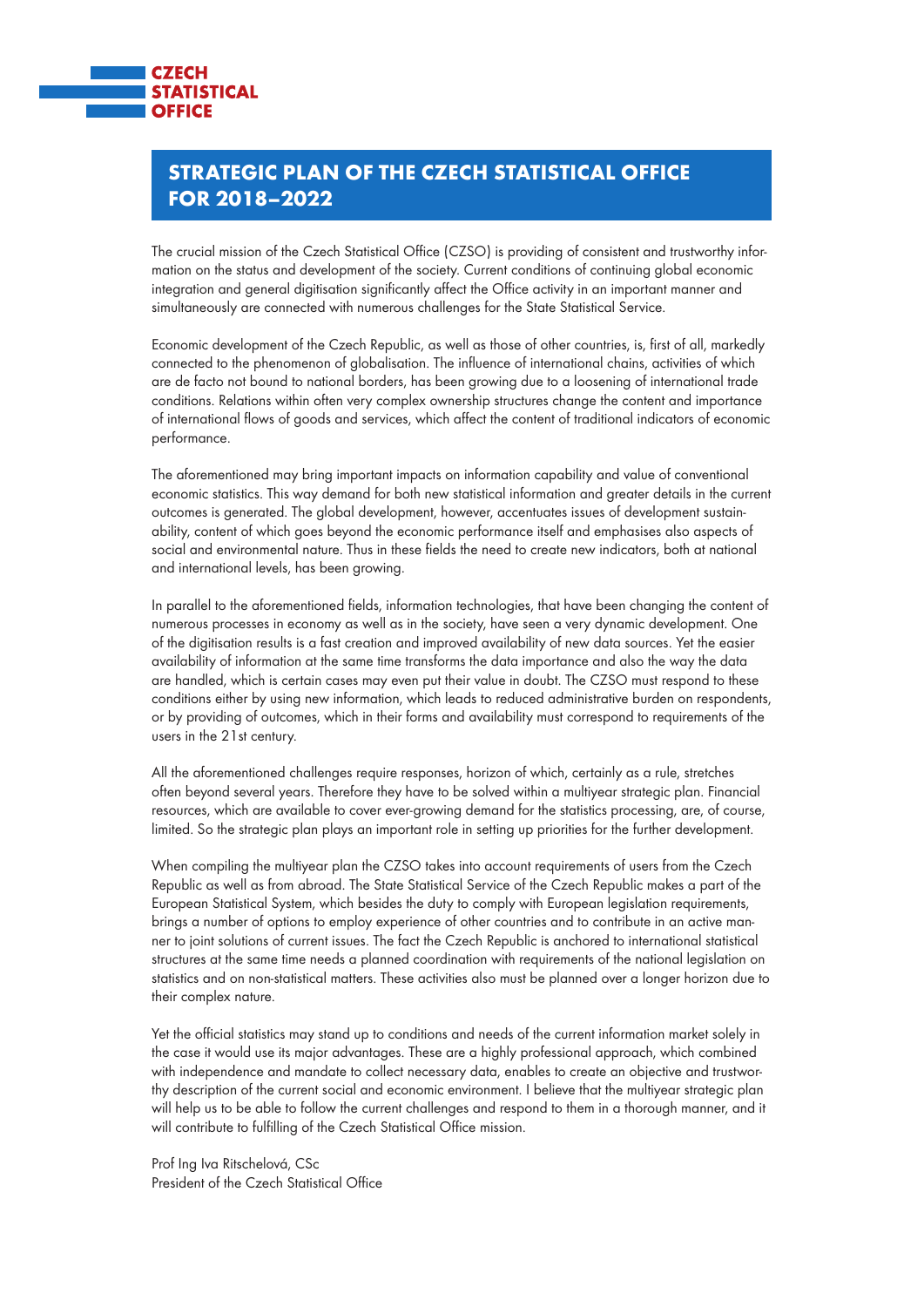

# Position of the Czech Statistical Office

The Czech Statistical Office is a central body of public administration pursuant to the Act No 2/1969 Sb establishing ministries and other bodies of public administration of the Czech Republic, as amended. The Office competence, its mission, rights and duties are set in detail by the Act No 89/1995 Sb on the State Statistical Service, as amended (hereinafter as the Act).

The main goal of the CZSO is to create an objective and comprehensive picture of economic, social, demographic and environmental developments of the Czech Republic and respective components thereof, in accord with the Act. For these purposes the CZSO continuously develops and applies statistical methods and instruments to measure the current as well as new phenomena and processes in the society, including their mutual relations. An important assignment is to provide for factual, methodological and intertemporal comparability of statistical data both on the national and international scale.

The State Statistical Service may be performed by ministries and other bodies of central government (hereinafter as the ministries) under conditions and at the extent as determined by the Act. They may carry out statistical surveys following a prior discussion on methodology applied with the CZSO, either within the Programme of Statistical Surveys or out of the Programme. This way the CZSO coordinates the State Statistical Service of the Czech Republic.

Furthermore, the CZSO provides for harmonization of methodological instruments and tools, principles, and regulations with regulations of the European Union for the whole State Statistical Service. The CZSO activities are based on fundamental principles of the official statistics adopted by the United Nations Statistical Commission. The Office adheres to the principles of independence and impartiality of the statistical service, ensures in full confidentiality of individual data, which the Office acquired within its own statistical surveys, from surveys carried out by other authorities of the State Statistical Service, or from administrative data sources. The Office collects the statistical data exclusively for statistical purposes. Last but not least, the Office, as the administrator of the Administrative Business Register, provides for the work and development of the Register as one of the basic registers of public administration.

The CZSO plays an active role at the international level, especially as a part of the European Statistical System, in which the Office participates in a wide spectrum of working bodies and this way contributes to the objective, which is to produce reliable, comparable, relevant, and utilisable statistics by means of common standards, harmonised indicators, classifications, and methods. Compliance with requirements following from membership to the European Union has been an essential factor affecting both everyday practice and overall development of the statistics. The CZSO is the sole contact point for the European Commission/Eurostat concerning matters of statistics and the body responsible for coordination of statistical activities of all national authorities, which are responsible for development, production, and dissemination of the European statistics in terms of the regulation on the European statistics<sup>1</sup>, which is the fundamental framework of the statistics production in the European Union.

The European statistics is defined by the European Statistical Programme which determines its main objectives and priorities for the period of a multiyear financial framework of the European Union. Principles for the production and dissemination of statistics as well as conditions of the institutional environment are determined by the European Statistics Code of Practice. The application of the European Statistics Code of Practice and implementation of recommendations following from a professional external assessment how the Code principles are complied with (so-called peer review) makes an integrated part of the Czech Statistical Office activities.

<sup>&</sup>lt;sup>1)</sup> Regulation (EC) No 223/2009 of the European Parliament and of the Council of 11 March 2009 as amended by the Regulation (EU) 2015/759 of the European Parliament and of the Council of 29 April 2015 amending Regulation (EC) No 223/2009 on European statistics.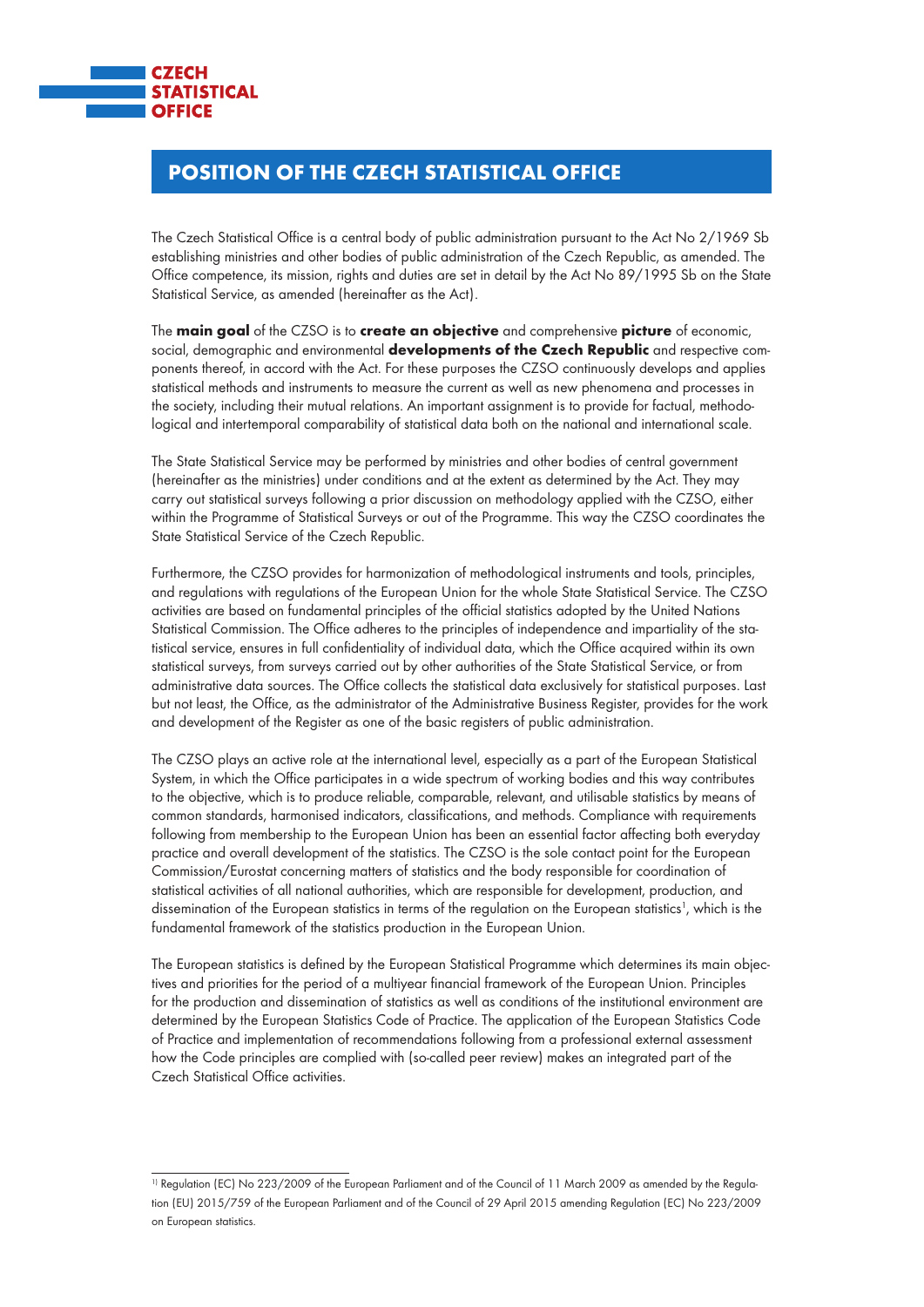

## Mission, Vision, and Strategy of the Czech Statistical Office

The Czech Statistical Office is a highly professional and modern institution with rich and long traditions and heritage. The Czech Statistical Office has determined its mission, vision and a system of fundamental professional values, which the Office adheres to in its activities.

#### Mission

The Office established components of its mission as follows:

- • On the basis of data acquired to provide consistent and trustworthy picture of the status and development of the society;
- Follow and satisfy developing needs of users of the official statistics under conditions of changing social and economic environment; and
- Provide an umbrella for and coordinate the State Statistical Service of the Czech Republic.

#### Vision

The CZSO is a continuously developing, up-to-date, and user-oriented institution, which:

- adheres to and respects fundamental ethical values such as professional approach, independence, impartiality, and openness;
- provides always high quality services to a wide spectrum of users on the principle of equal access to information, and this way strives for permanent respect, trust, and recognition of the domestic and international public;
- provides basis for the development of the national system of the State Statistical Service, makes an integrated part of the international network of statistical institutions and of the European Statistical System;
- constantly reduces the administrative burden on respondents of statistical surveys by implementing innovative mathematical–statistical procedures, utilising a modern electronic data collection, as well as by means of measures in the coordination of the State Statistical Service;
- has highly qualified experts, for whom it creates appropriate working conditions; and
- contributes to the development of statistics as a scientific discipline by means of professional journals published by the Office and by professional lecturing and consultancy activities of its employees at universities, scientific institutions, and statistical workplaces, both in the Czech Republic and abroad.

In order to fulfil the CZSO mission and vision the Office defines a clear **strategy** as follows:

- Maximising benefits and comfort of users while adhering to the fundamental principles of statistical information production as accessibility, relevance, accuracy, timeliness, clarity, comparability, and completeness;
- Enhancing effectiveness of processes and labour productivity and innovating the Statistical Information System using knowledge management, process optimisation and continuous improvement of processes and procedures;
- • Optimising the administrative burden on respondents while maintaining quality of outputs by means of using principles and options of e-government, sharing of available administrative data, improving up-to-date statistical methods, and promoting active dialog with stakeholders;
- • Motivating the Office key employees and developing their professional skills permanently by means of education, training, quality internal communication, and enabling them to find their selffulfilment;
- Increasing the Czech Statistical Office prestige at the national and international level by means of support to statistical awareness and by proactive and targeted communication.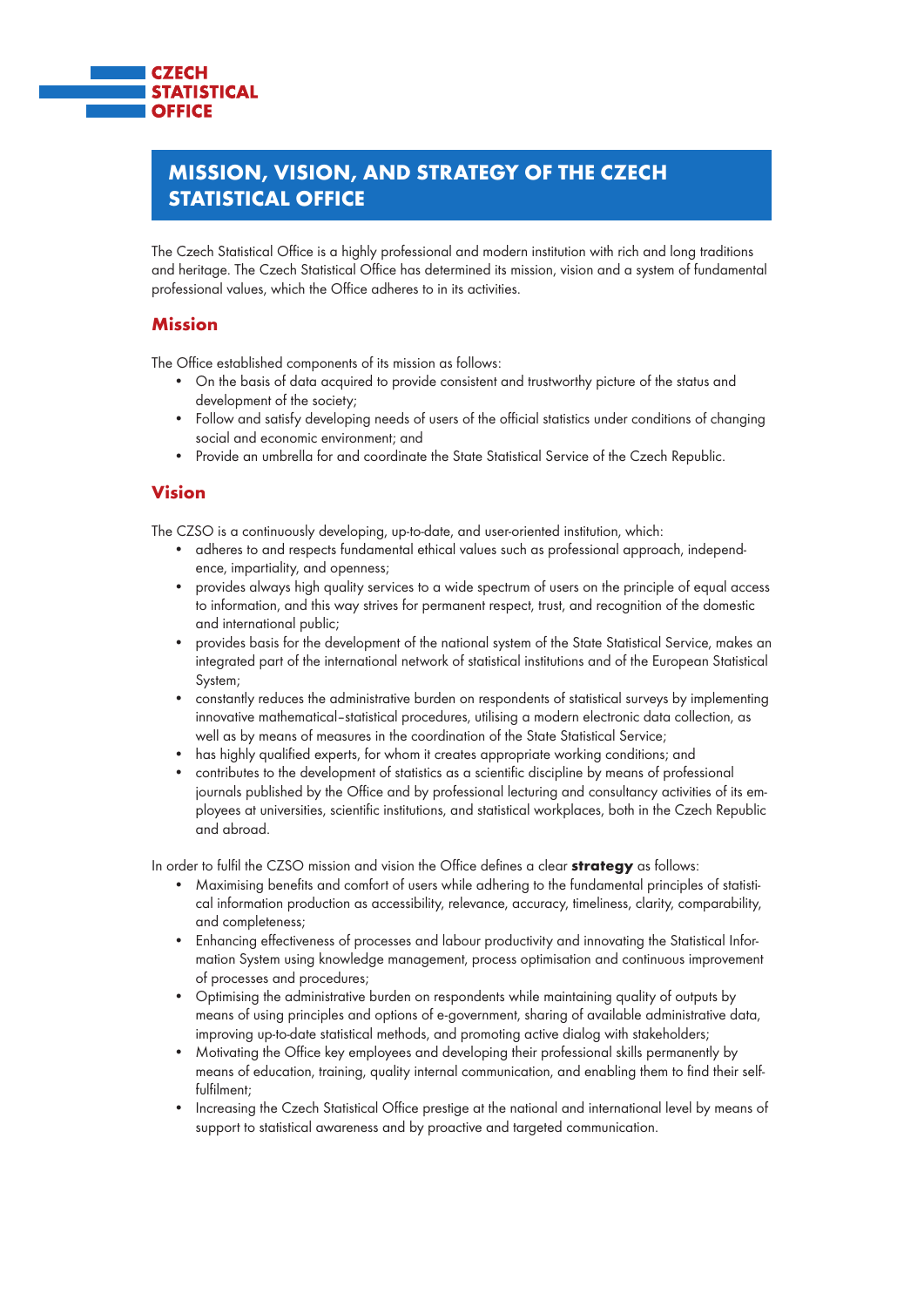

# Mission, Vision, and Strategy of the Czech **STATISTICAL OFFICE**

For the five-year period the Strategy is further worked out into areas of strategic interest, which, inter alia, reflect priorities established in the multiyear European Statistical Programme2 . Every year the CZSO declares **priority tasks** from selected areas of strategic interest which the Office management considers of utmost importance in the given year and fulfilling of which the management pays increased attention to. The CZSO informs the public on the fulfilling of the priority tasks as well as of other important tasks in the Office **Annual Report**.

 $\overline{a}$  Regulation (EU) No 2017/1951 of the European Parliament and of the Council of 25 October 2017 amending Regulation (EU) No 99/2013 on the European statistical programme 2013-17, by extending it to 2020.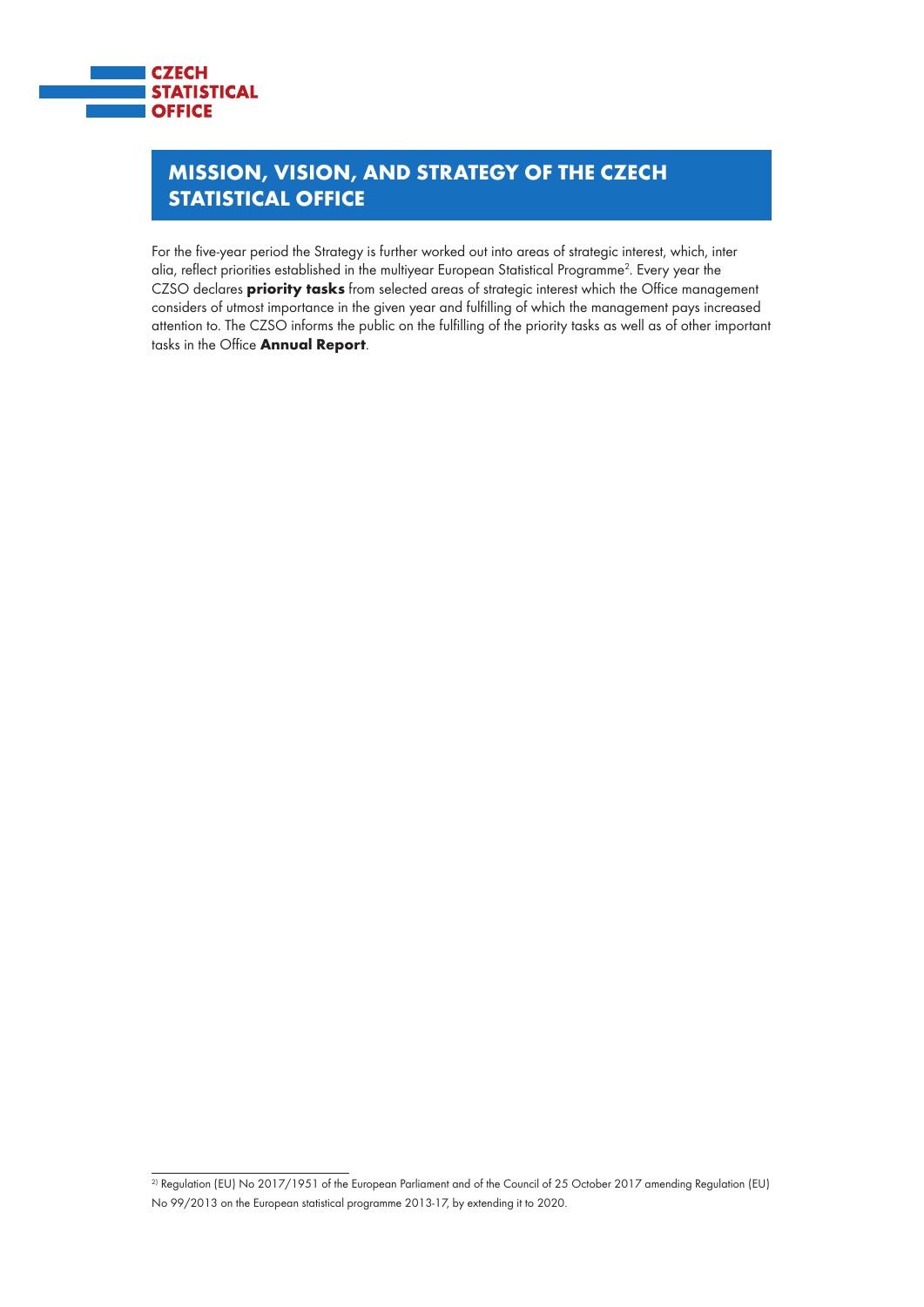

## Quality Management in the Czech Statistical Office

In the Czech Statistical Office quality management processes are directed by means of a system of bylaws encompassing internal standards both for the whole Office (policies, rules, regulations, decisions, statutes) and regulations which do not cover all organisational bodies of the Office (first of all, technology projects, methodologies, instructions of managers of respective organisational bodies, etc.). Control and coordination of activities related to enforcing principles of total quality management in accordance with the European Statistics Code of Practice fall under the activities of the Office Vice-President division.

General principles of quality control in the CZSO are described in documents as follows:

- • CZSO Quality Commitment, and
- • Quality Policy of the Czech Statistical Office.

Additional documents, which set the general principles in more concrete terms for particular fields of activity, are:

- • Dissemination Policy of the Czech Statistical Office,
- • CZSO Data Revision Policy,
- Internal Communication Policy of the Czech Statistical Office,
- The CZSO Framework Security Policy, and
- Ethical Code of Employees of the Czech Statistical Office.

Methodology audits, carried out by external bodies, make important element of the quality assessment of the Office core activities, which are the collecting, processing and providing of statistical data. The methodology audit primary objective is to verify compliance of respective statistics with requirements of national and international standards, accord with the existing best practices and with needs of institutional users. Audits of key statistical outcomes are carried out within several-year periods. In order to ensure the necessary objectivity, quality, and comprehensiveness the aforementioned audits are implemented by audit task forces members of which are external and internal professionals and which are led exclusively by external specialists. Conclusions and recommendations of the auditors are taken into account by the Office management within the communication on quality aspects of respective statistics to the public and in planning measures for continuous improvements. Final reports of methodology audits are produced at meetings of internal advisory bodies of the President and at meetings of the Czech Statistical Council.

A set of indicators is regularly measured to evaluate the Office activities. The indicators are directly or indirectly related to the activities quality and characterise the institution's prestige, product offer, demand and satisfaction of users, quality of outcomes, or the burden on respondents.

How the public perceives the Office is measured by means of an opinion poll, which is carried out by an external institute approximately biannually. The main measured indicators include trustworthiness of the CZSO, its impartiality, and independence. In two-year period the CZSO arranges a poll on user satisfaction, which focuses on the perception of the Office products and services.

Reports on providing of statistical information, which contain numerous continuously monitored indicators as the number of queries, time necessary to deal with the queries, focus of queries, number of statistical outcomes issued, meeting of publishing terms, visitor rate of the Office website, etc., that characterise the level of services provided, are produced and discussed annually.

The administrative burden on respondents related to statistical surveys is also evaluated every year. The response rate is calculated for every respective survey. It is the return rate of completed forms of the total number of all forms sent out within a sample expressed as percentage. For selected statistical indicators other quality attributes, which show their accuracy and reliability, as, for instance, variation coefficients, or revision rate, are evaluated as well.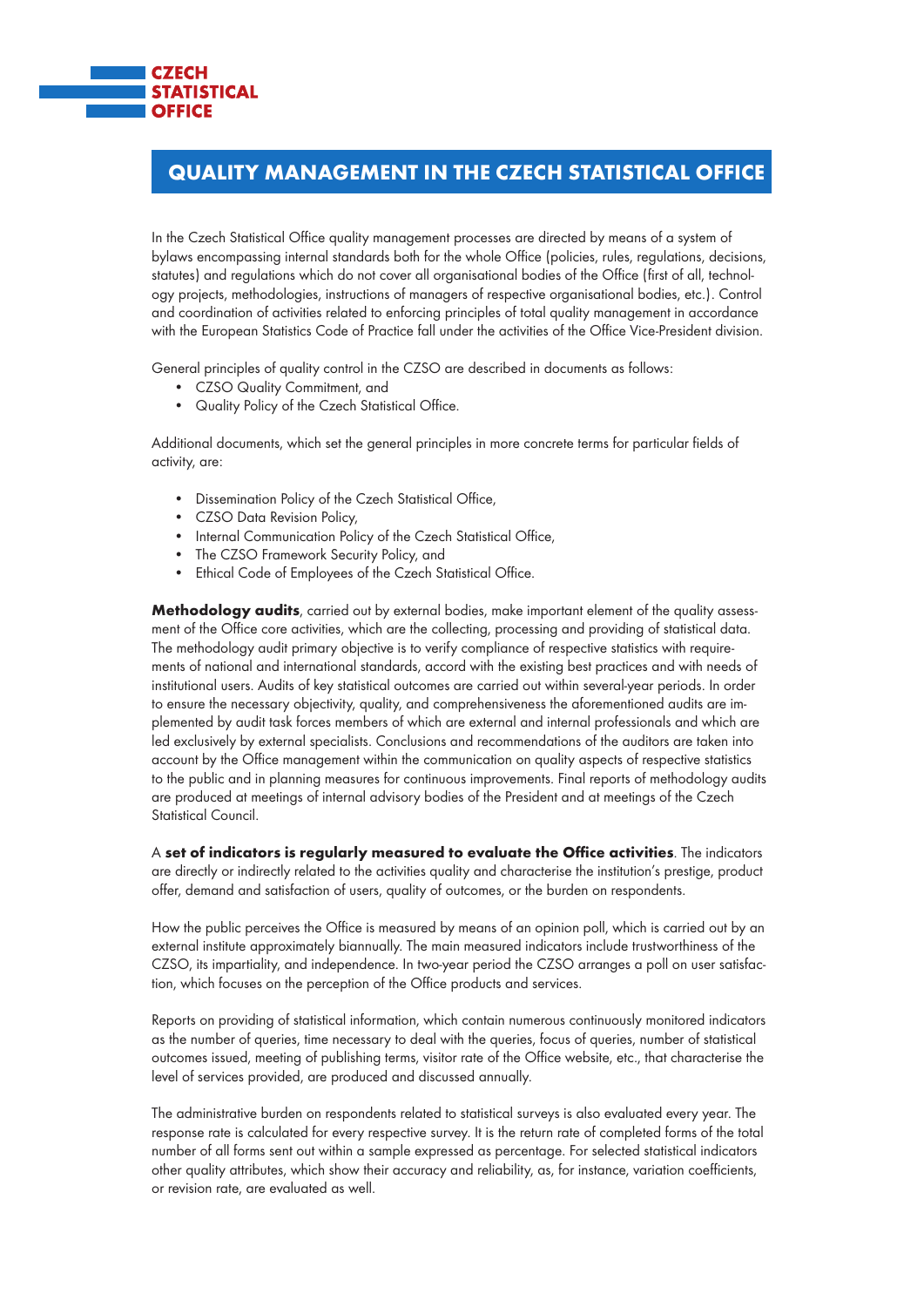

## Fields of Strategic Issues of the Czech Statistical Office till 2022

Major assignments in **methodologies and registers** in the aforementioned period shall be the providing for administration, maintenance and development of the information system of the System of Statistical Registers that means the Statistical Business Register (RES), Register of Census Districts and Buildings, Agriculture Register, and the Database of Natural Persons. Providing for functionality of the system of the registers and up-to-date data thereof is an inevitable condition for the preparation and implementation of the CZSO statistical surveys and for implementation of the statistical registers' integration within the European Union. The Office activities shall concentrate on the implementation of the currently discussed Framework Regulation Integrating Business Statistics (FRIBS) by implementing a new type of statistical units into the RES, modifying certain surveys, and defining appropriate metadata.

In order to reinforce coordination of statistical activities at the level of the Member States of the European Union, the CZSO, in accord with requirements of the amended Regulation (EC) No 223/2009 of the European Parliament and of the Council of 11 March 2009 on European statistics, shall provide stronger support to ministerial workplaces of the State Statistical Service.

Activities following from the implementation schedule of the Directive 2007/2/EC of the European Parliament and of the Council of 14 March 2007 establishing an Infrastructure for Spatial Information in the European Community (INSPIRE) shall continue. By 2020 at the latest, data sets of two themes (population distribution and statistical districts) shall be harmonised and published, including appropriate browsing and downloading services thereof.

Besides providing for continuous flawless work of the Administrative Business Register the Office shall provide for its development following changes to legislation and adjusting the Register to the general development in information systems of public administration, including processes of Smart Administration and e–government. This is narrowly tied to the provision of required revamping of infrastructure.

Reducing of the administrative burden on respondents of statistical surveys shall still belong to the CZSO priorities. One of the ways to reduce the burden shall be the creating of simple and easy-to-work-with electronic questionnaires by upgrading obsolete technologies of certain applications of metadata administration. These shall be namely tools for registrations of variables, classifications, nomenclatures, and for describing content and processing of statistical tasks. Concerning other applications their development and implementation shall be completed. Data from the data warehouse shall be gradually automatically transmitted into the Public Database while data confidentiality shall be ensured. Other sources of administrative data shall be continually embedded into the process of statistical information creation and mathematic-statistical methods shall be further developed. Other activities shall concentrate on optimisation of the central processing and implementation of new applications to perform analyses and compile output sets.

In **macroeconomic statistics** the priority for the next years shall be, first of all, improving the internal consistency of statistics and responding to new European legislation and data sources. In 2020 a revision of national accounts shall be carried out that shall ensure full compliance with Eurostat requirements for the national income and for measuring deficit and debt as well. Issues of the classification of reporting units to respective sectors shall be solved. The calculation of fixed capital consumption shall be updated according to an inventory taking carried out and new procedures for estimating of financial receivables and payables shall be implemented. These activities shall be performed in a close cooperation with the Czech National Bank.

The indispensable position among priorities shall be occupied by the continuous intensive cooperation with other crucial partners as the Ministry of Finance, Ministry of industry and Trade, and academia. An active dialog with data users shall form an integral part of priorities with the objective to explain to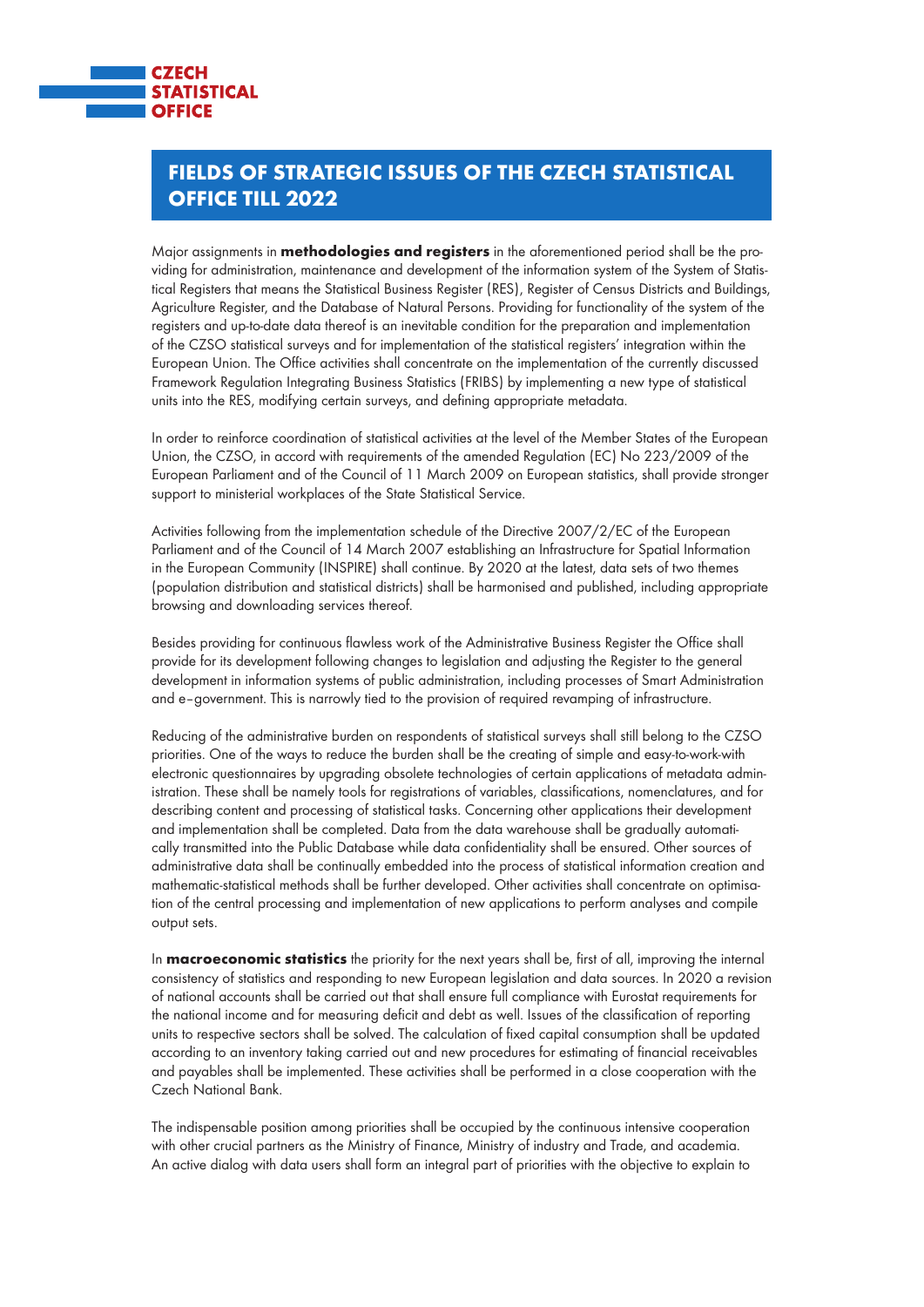

## Fields of Strategic Issues of the Czech Statistical Office till 2022

them reasons and extent of potential changes to macroeconomic statistics as expected in the planned time frame. In national accounts, the CZSO shall in an active manner get involved in preparations of new regulations, especially in developing of a new standard of national accounts (ESA) which shall be launched in the planned time frame.

In the price statistics traditional data sources shall be replaced by other sources in a more active manner. This means namely the utilisation of scanner data, usage of which shall expand significantly till 2022. This shall enable to make inflation rate assessments of higher quality, for instance. Related to that the network of interviewers shall be reorganised within the Office and the capacities freed this way shall be concentrated to improve quality of the price statistics of services.

In the external trade statistics a very demanding transition to a new system of data collection on trade among the European Union Member States shall be implemented within the project of SIMSTAT, which shall be a follow-up to the current Intrastat. The change will bring stricter requirements for capturing goods exports (sending out) and an essential reduction in demands for data on goods imports (receiving). In this context it is expected a duty on microdata exchange with other Member States shall be introduced which shall bring a reduced administrative burden on respondents. The CZSO shall seek such strategy of the data collection to be able to meet requirements of respondents and Eurostat for a reduced administrative burden and at the same time to satisfy the ever-growing demands of the users for data after 2020.

In **business statistics** one of the main assignments in the planning time frame shall be implementation of requirements of new European legislation based on a system of lesser number of framework regulations. Following to the currently discussed Framework Regulation Integrating Business Statistics, which shall become effective within the planning time frame, modifications shall be carried out to related statistical surveys and to the processing methodologies, new outcomes shall be provided, and new necessary surveys shall be introduced. The most important change shall be the introduction of a survey on global value chains, expanded coverage of short-term statistics for wholesale, and introduction of a services production (volume) index pursuant to the EU methodology.

When viewed in a broader perspective, however, legislation under current preparation shall be an instrument how to retain business statistics relevant, namely in the environment of ongoing globalisation. These objectives can be achieved, for instance, by creating new outcomes, especially by means of microdata interconnecting, improving information value of used statistical units, and by utilising procedures developed within the European Statistical System, as the EuroGroups Register (EGR), for instance.

In statistics of agriculture and forestry the principal assignment shall be implementing of the Integrated Farm Survey (IFS), which assumes microdata from Agrocensuses are interconnected with microdata from other surveys of permanent crops and expands measuring of ecological and environmental variables. In order to provide for these data the CZSO shall carry out inevitable measures in organisation and technology, including necessary modifications to questionnaires and their processing.

Priority areas shall encompass the development of issues of environmental accounts, including introduction of other modules, dealing with issues of foodwaste, and coordination of fulfilling inputs of indictor frameworks for monitoring sustainable development (2030 Agenda and its national version ČR 2030). In energy statistics quality of the data basis of energy consumption shall be further improved which shall include, inter alia, a next round of the household energy consumption survey is performed. Concerning tourism works on expanding information in the Tourism Satellite Account for regional views shall continue.